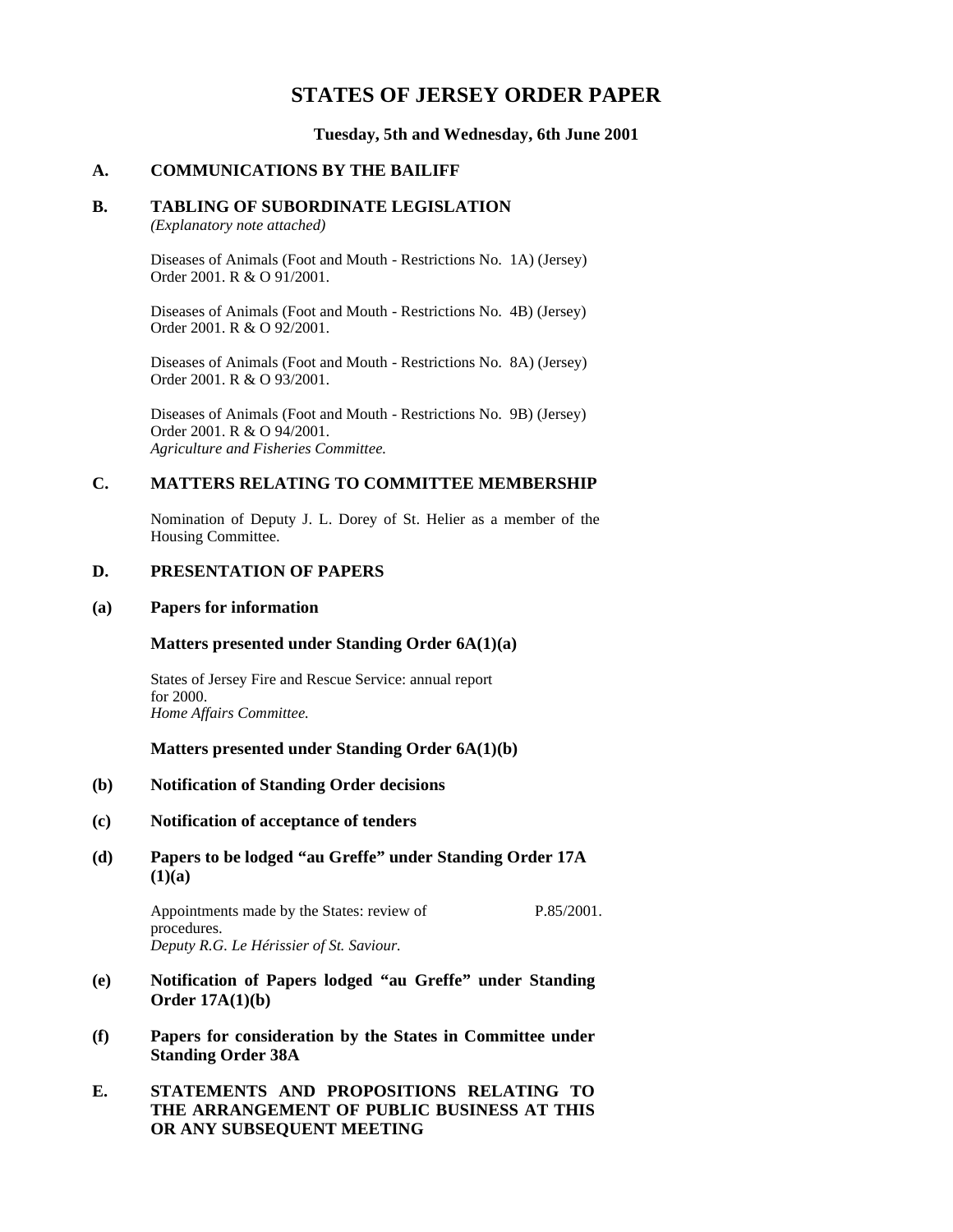THE STATES are asked to agree that the following matters be set down for consideration at the next meeting on 19th June 2001 -

Committee of Inquiry: procedures for recruitment of Honorary Police Officers. Lodged: 24th April 2001. *Deputy R.G. Le Hérissier of St. Saviour.* P.67/2001.

Committee of Inquiry: procedures for recruitment of Honorary Police Officers (P.67/2001) - comments. Presented: 22nd May 2001. *Finance and Economics Committee.* P.67/2001. Com*.*

Committee of Inquiry: procedures for recruitment of Honorary Police Officers (P.67/2001) - report. Presented: 29th May 2001. *Home Affairs Committee.* P.67/2001. Rpt.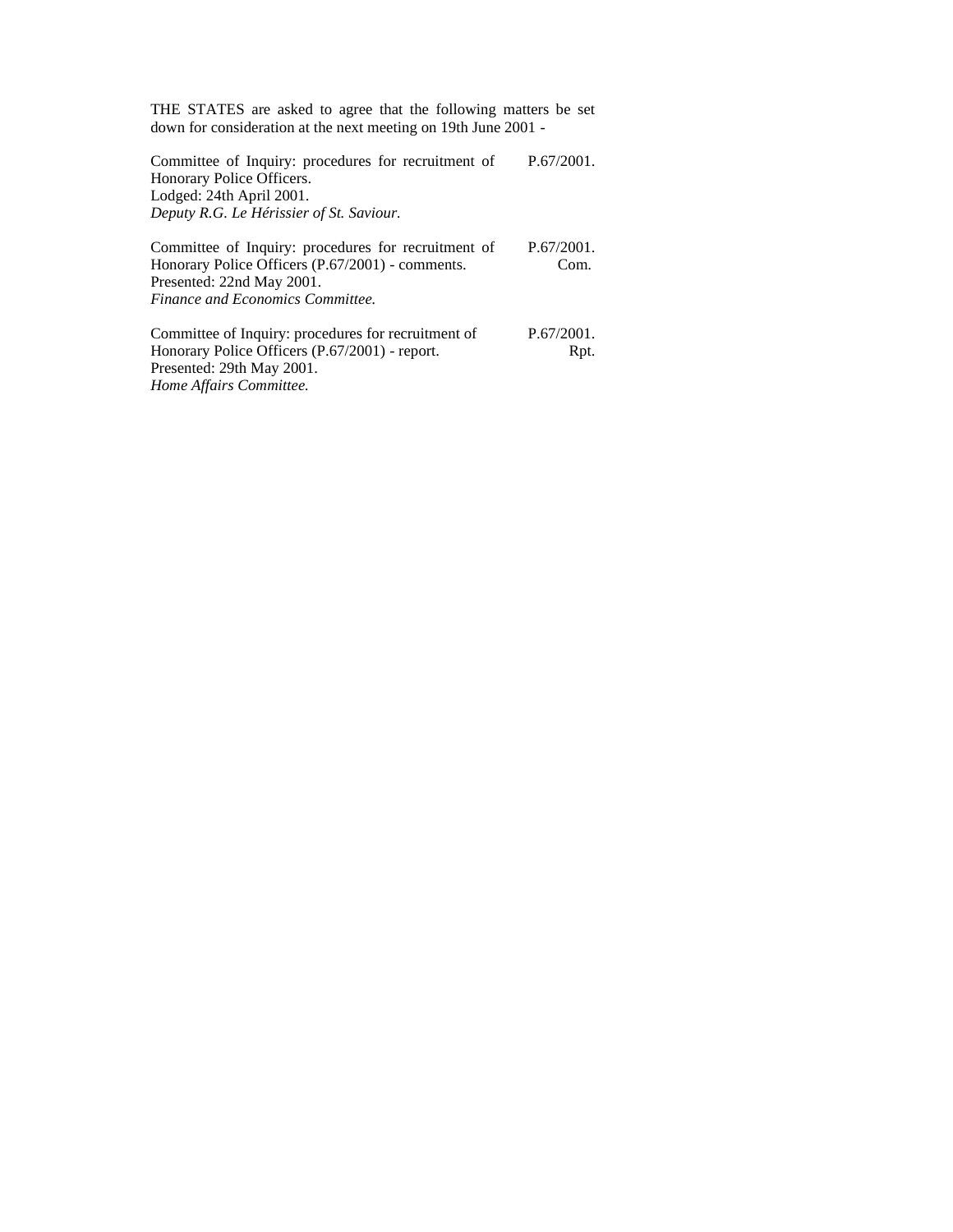| States members income<br>support and<br>expense<br>allowance: annual increases.<br>Lodged: 8th May 2001.<br>House Committee.                                     | P.74/2001     |
|------------------------------------------------------------------------------------------------------------------------------------------------------------------|---------------|
| States Auditors - further extension of contract.<br>Lodged: 15th May 2001.<br>Finance and Economics Committee.<br>(Consideration in camera)                      | $P.77/2001$ . |
| (Witnesses)<br>Draft<br>Costs<br>Criminal<br>Cases<br>in<br>Allowances) (Jersey) Regulations 200-.<br>Lodged: 22nd May 2001.<br>Finance and Economics Committee. | P.78/2001.    |
| Fields 960, 961, 962 and 967A, St. Mary: rezoning for<br>extension of La Gigoulande Quarry.<br>Lodged: 22nd May 2001.<br>Planning and Environment Committee.     | P.79/2001.    |
| Jersey Financial Services Commission: appointment of<br>Commissioner.<br>Lodged: 22nd May 2001.<br>Finance and Economics Committee.<br>(Consideration in camera) | P.81/2001.    |
| Hautlieu School: approval of drawings.<br>Lodged: 29th May 2001.<br><b>Education Committee.</b>                                                                  | P.83/2001.    |

# **F. PRESENTATION OF PETITIONS**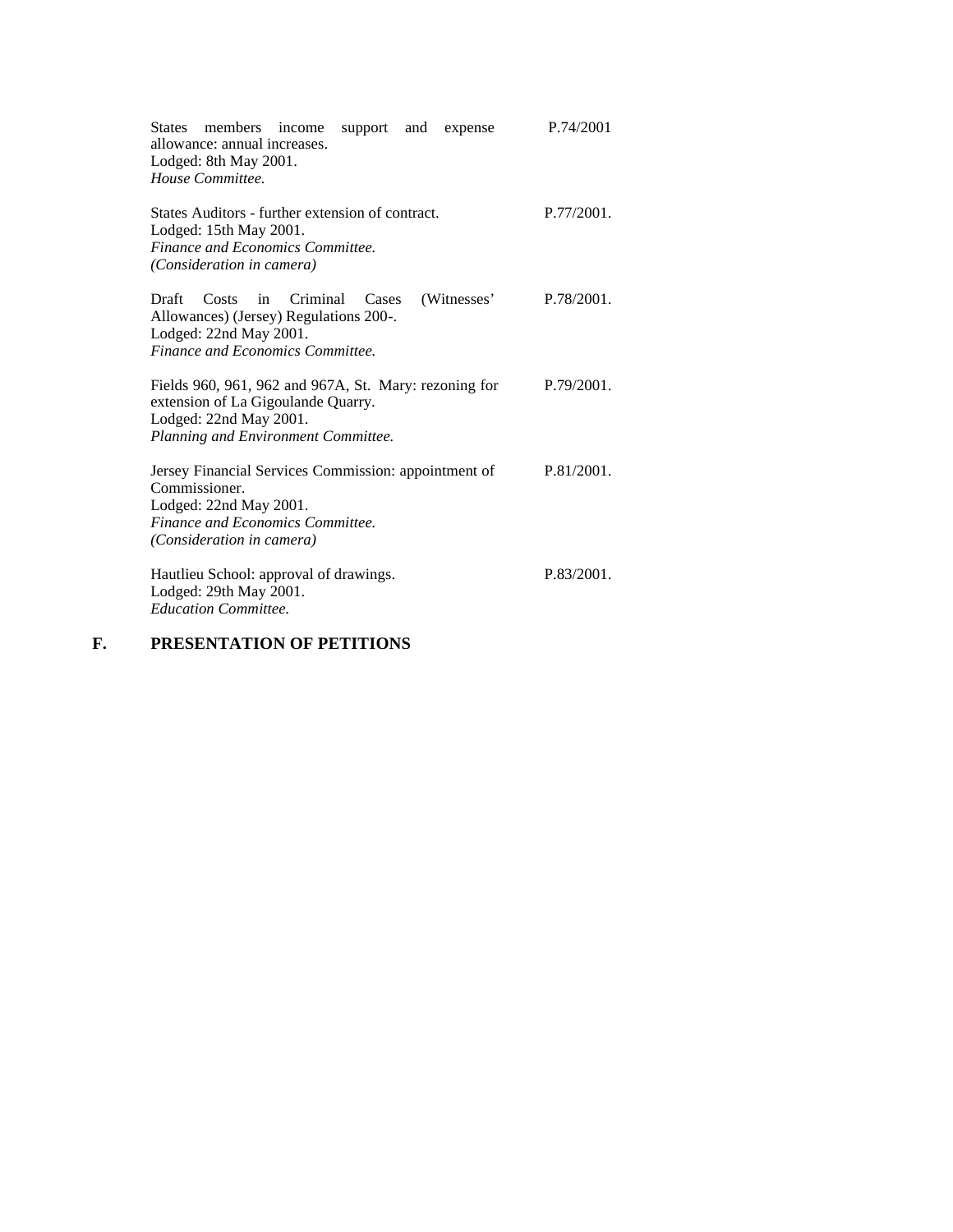# **G. QUESTIONS**

Deputy P.F.C. Ozouf of St. Helier will ask a question of the President of the Housing Committee regarding the allocation procedure for first time buyer dwellings.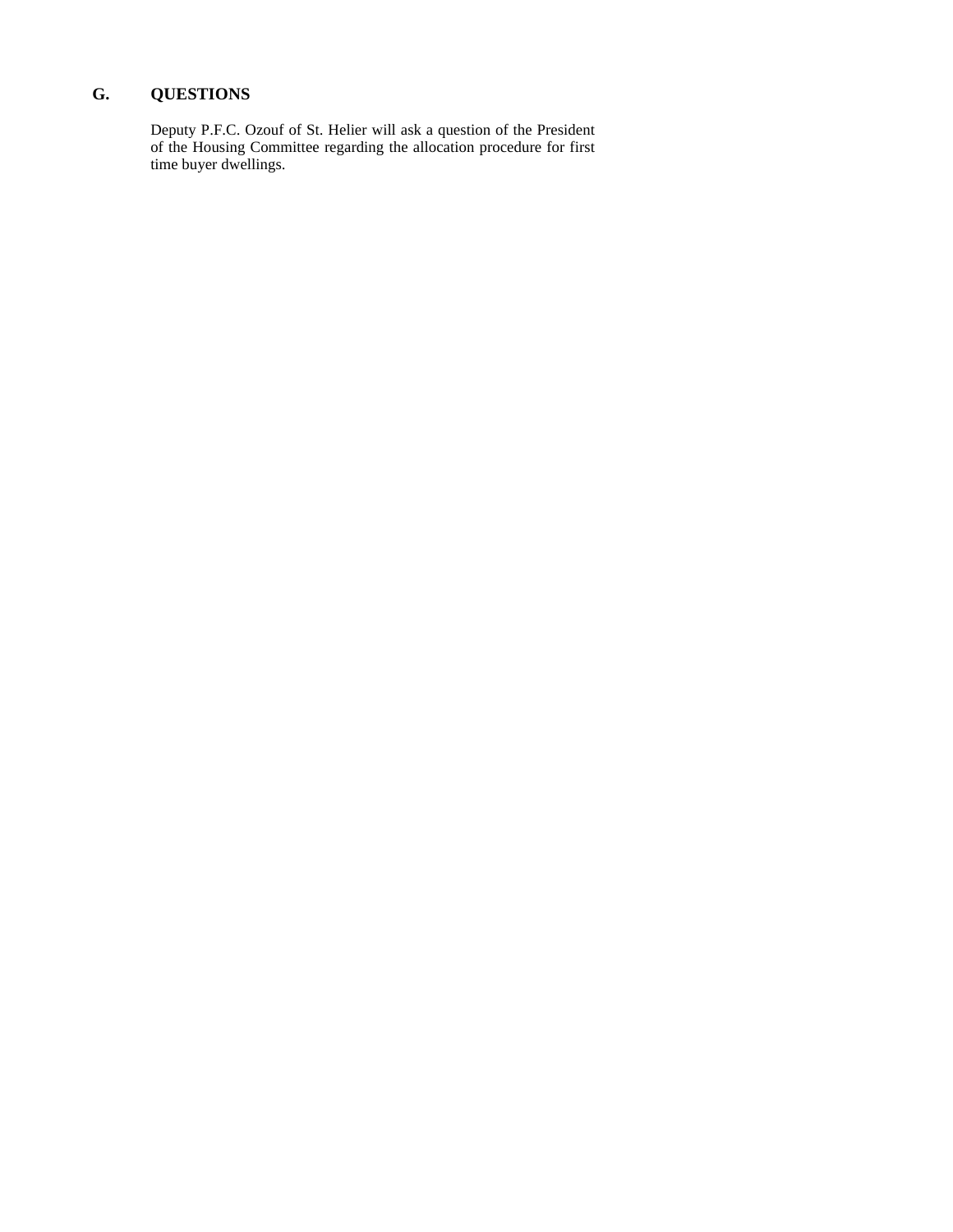The Deputy of St. Martin will ask a question of the President of the Planning and Environment Committee regarding the redevelopment of Haut de la Garenne.

Deputy G.C.L. Baudains of St. Clement will ask questions of the President of the Public Services Committee regarding the public bus service and attendance at Committee meetings.

Deputy G.C.L. Baudains of St. Clement will ask a question of the President of the Policy and Resources Committee regarding a meeting of States members on the recommendations arising from the Review of the Machinery of Government.

The Deputy of St. John will ask a question of the President of the Industries Committee regarding its policy on making loans.

## **H. MATTERS OF PRIVILEGE**

## **I. PERSONAL STATEMENTS**

## **J. COMMITTEE STATEMENTS**

#### **K. PUBLIC BUSINESS**

Draft Planning and Building (Jersey) Law 200-. Lodged: 27th March 2001. *Planning and Environment Committee. Continuation of consideration. The preamble and Article 2 were adopted on 15th May 2001. Articles 1, 3-21 were approved, as amended where appropriate, on 22nd May 2001.* P.50/2001.

Draft Planning and Building (Jersey) Law 200- (P.50/2001): comments. Presented: 3rd April 2001. *Finance and Economics Committee.*

P.50/2001. Com.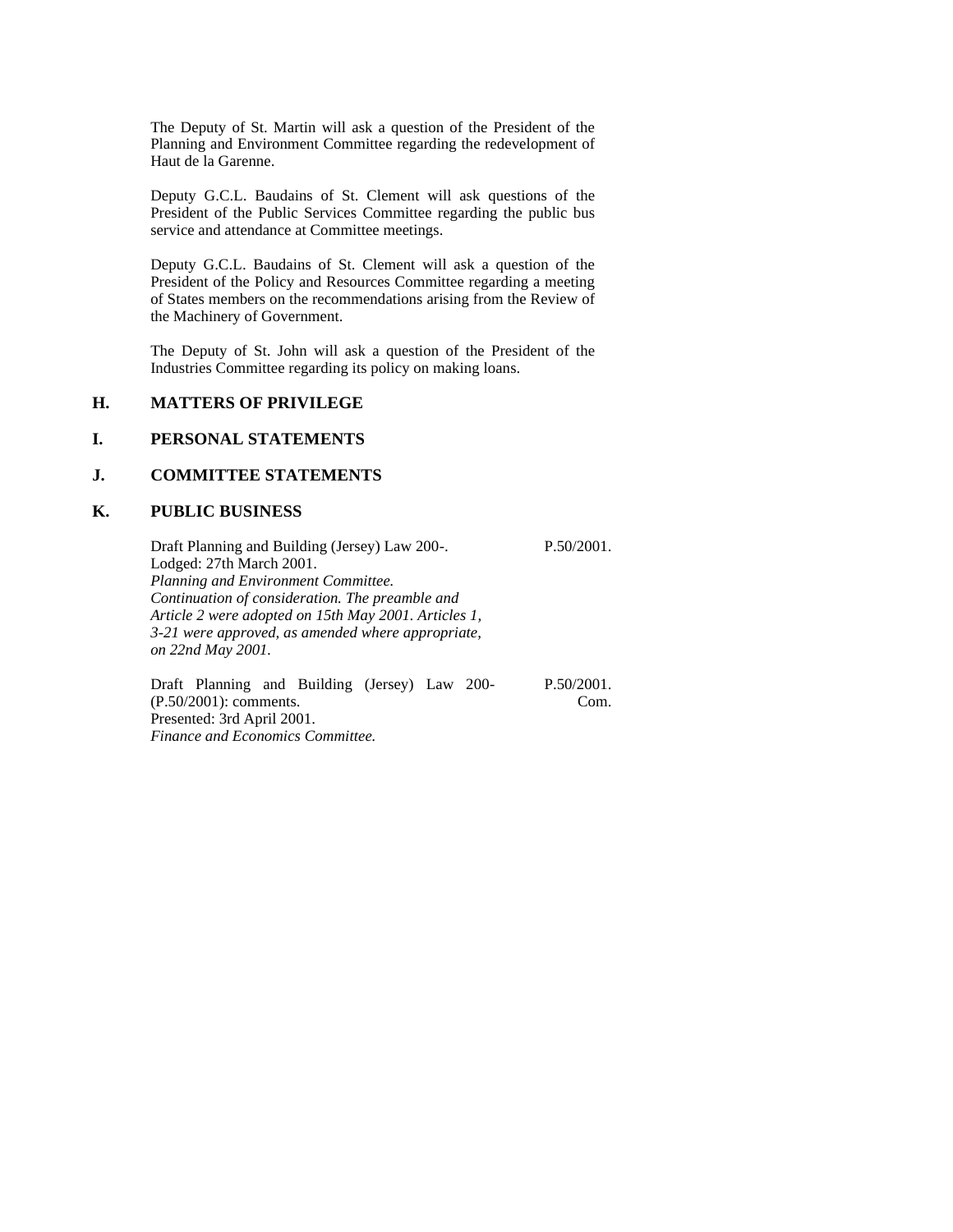| Draft Planning and Building (Jersey) Law 200-<br>$(P.50/2001)$ : amendments.<br>Lodged: 10th April 2001.<br>Deputy J.L. Dorey of St. Helier.                                                                               | P.50/2001.<br>Amd.       |
|----------------------------------------------------------------------------------------------------------------------------------------------------------------------------------------------------------------------------|--------------------------|
| Draft Planning and Building (Jersey) Law 200-<br>$(P.50/2001)$ : third amendments.<br>Lodged: 1st May 2001.<br>Deputy C.J. Scott-Warren of St. Saviour.                                                                    | P.50/2001.<br>Amd. $(3)$ |
| Draft Planning and Building (Jersey) Law 200-<br>$(P.50/2001)$ : fifth amendments.<br>First Presented: 15th May 2001.<br>Agriculture and Fisheries Committee.<br>Attached.                                                 |                          |
| Mont St. Clair, Belvedere Hill, St. Saviour and Mascot<br>Motors Garage, Georgetown Park Estate, St. Clement:<br>Exchange of Land.<br>Lodged: 15th May 2001.<br>Planning and Environment Committee.                        | $P.76/2001$ .            |
| Mont St. Clair, Belvedere Hill, St. Saviour and Mascot<br>Motors Garage, Georgetown Park Estate, St. Clement:<br>Exchange of Land (P.76/2001) - comments.<br>Presented; 22nd May 2001.<br>Finance and Economics Committee. | P.76/2001.<br>Com.       |
| Jersey Consumer Council: appointment of Chairman.<br>Lodged: 22nd May 2001.<br>Senator S. Syvret.                                                                                                                          | P.80/2001.               |
| Jersey Consumer Council: appointment of Chairman<br>(P.80/2001): amendment.<br>Industries Committee.                                                                                                                       |                          |

*Attached.*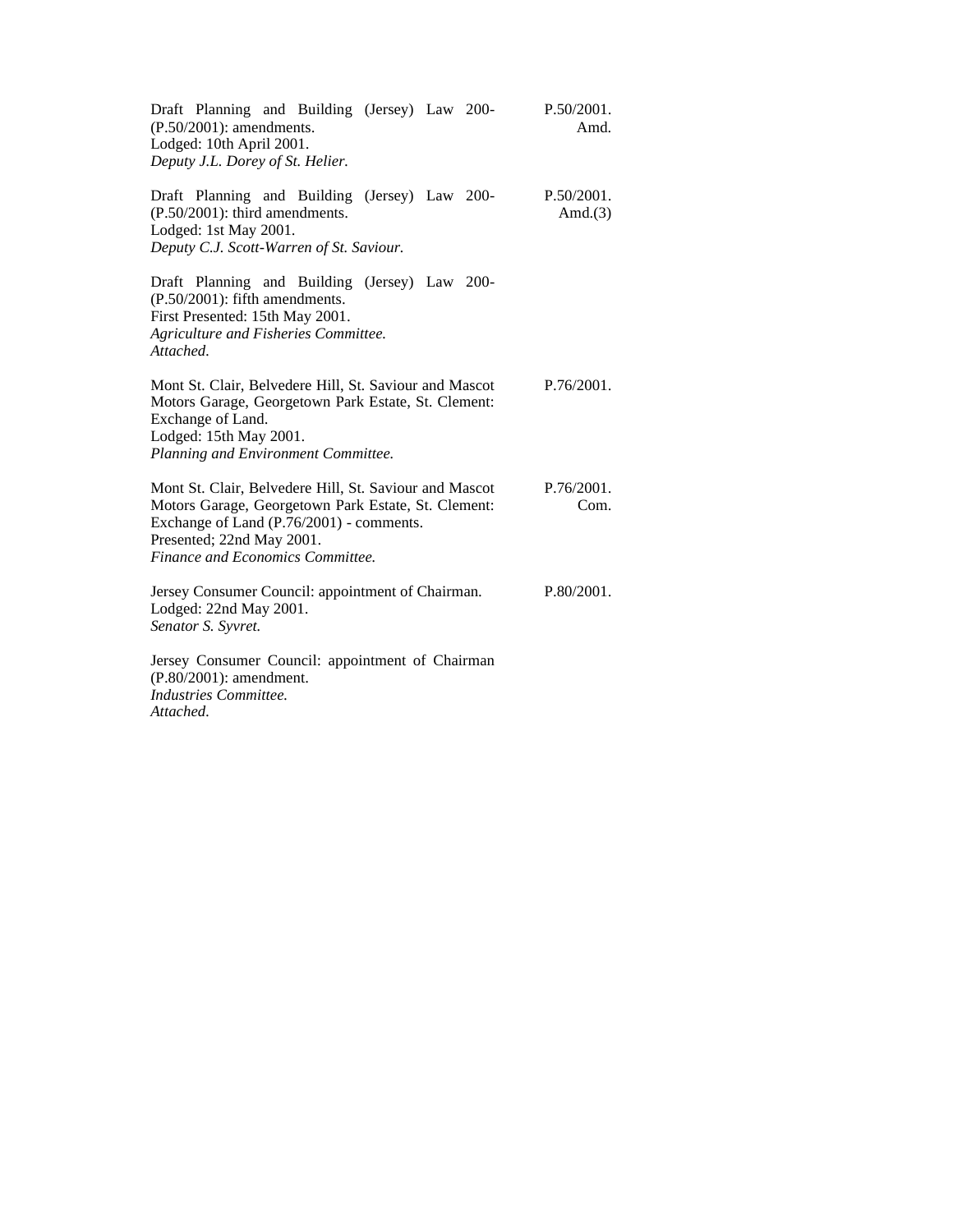Public Employees Contributory Retirement Scheme: Committee of Management - membership. Lodged: 22nd May 2001. *Human Resources Committee.*

### P.82/2001.

# **C.M. NEWCOMBE**

# **Greffier of the States**

31st May 2001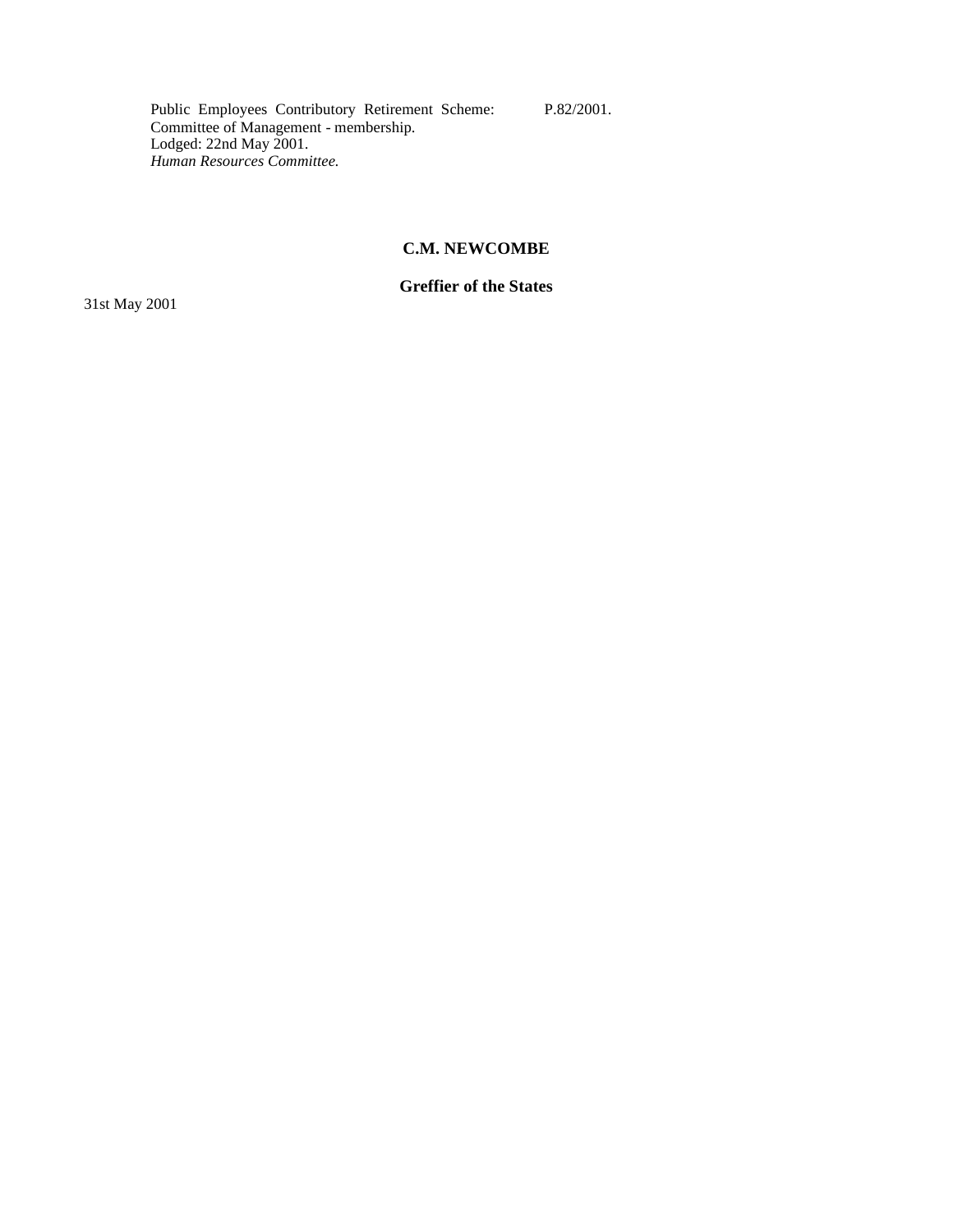## **Explanatory Note regarding subordinate legislation tabled at this Meeting**

(See Item B)

#### **R & O 91/2001**

The purpose of this Order is relax certain foot and mouth restrictions to allow certain horses to return from the other British Islands and to allow the importation from the other British Islands of meat products that have been cooked in a specified way.

The Order was made on 29th May 2001 and came into force forthwith.

#### **R & O 92/2001**

The purpose of this Order is relax certain foot and mouth restrictions to allow certain horses to return from France and to allow the importation from France of meat products that have been cooked in a specified way.

The Order was made on 29th May 2001 and came into force forthwith.

#### **R & O 93/2001**

The purpose of this Order is relax certain foot and mouth restrictions to allow certain horses to return from Holland and to allow the importation from Holland of meat products that have been cooked in a specified way.

The Order was made on 29th May 2001 and came into force forthwith.

#### **R & O 94/2001**

The purpose of this Order is relax certain foot and mouth restrictions to allow certain horses to return from the Republic of Ireland and to allow the importation from the Republic of Ireland of meat products that have been cooked in a specified way.

The Order was made on 29th May 2001 and came into force forthwith.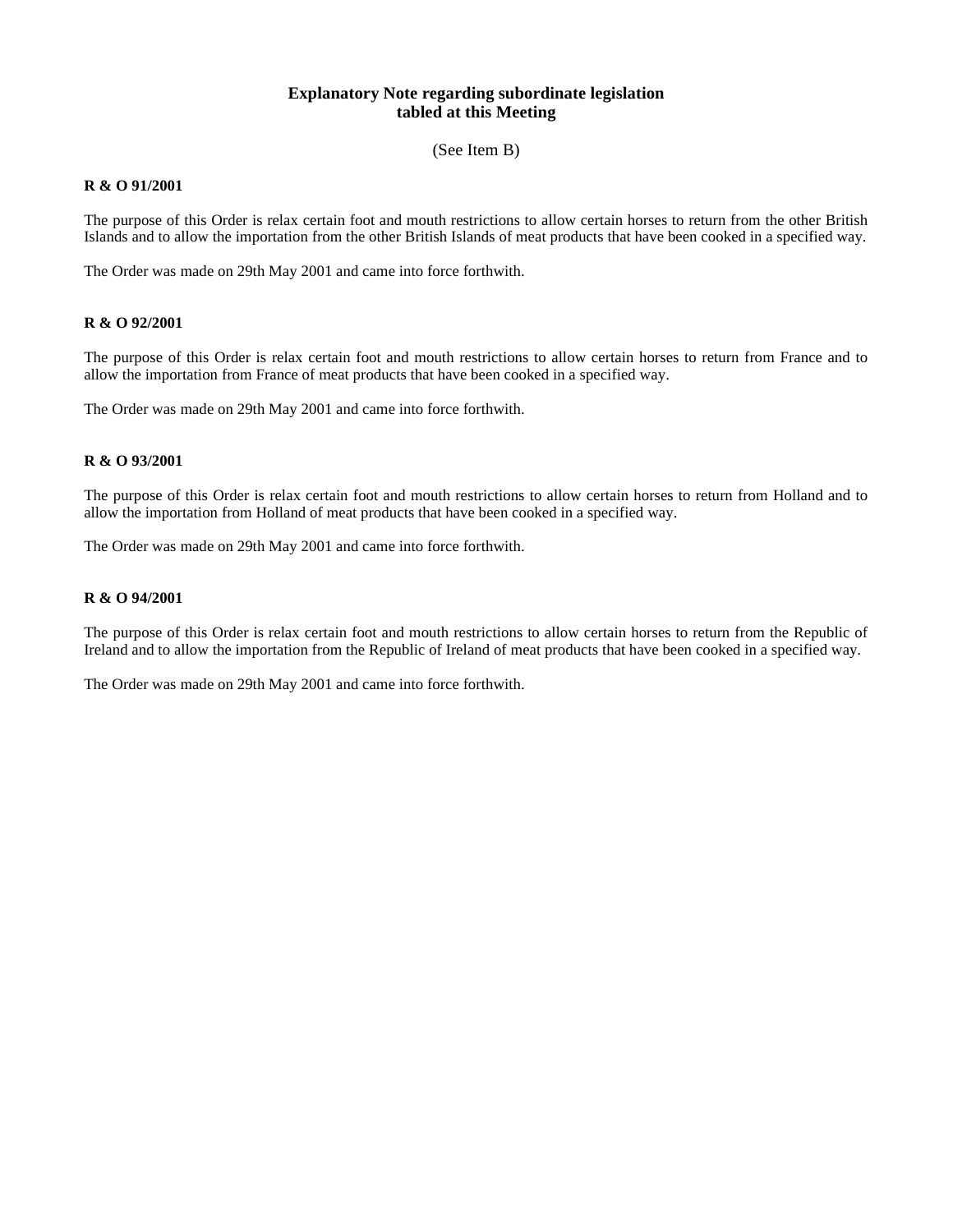### **QUESTION PAPER**

#### (See Item G)

Deputy Philip Francis Cyril Ozouf of St. Helier will ask the following question of the President of the Housing Committee -

> "Would the President inform the Assembly of the Committee's policy in respect of deciding the allocation procedure for first-time buyer dwellings?"

The Deputy of St. Martin will ask the following questions of the President of the Planning and Environment Committee -

> "On 8th December 1998, the States gave its approval, in principle, to the Committee's proposition P.188/98 for the conversion and redevelopment of Haut de la Garenne, St. Martin, for the purpose of establishing a residential multi-purpose centre. Members also approved, in principle, the establishment of a Trust for the purpose of managing and operating the new centre on a self financing basis. Would the President up date members on -

- (a) the work undertaken to convert and redevelop Haut de la Garenne?
- (b) the date when it is anticipated that the work will be completed and the premises will be ready to cater for visiting and locally organised groups?
- (c) the anticipated cost of the conversion and redevelopment of the property?
- (d) the work undertaken by the proposed Trust including the number of meetings it has held and whether there have been any changes in its membership?
- (e) when the Committee might present to the States its proposals for the constitution and membership of the Trust?"

Deputy Gerard Clifford Lemmens Baudains of St. Clement will ask the following questions of the President of the Public Services Committee -

> 1. "Whilst applauding the Committee's refusal to give subsidies would the President assure members that he will actively investigate other possible schemes such as -

> > satellite bus stations in each parish, served by minibuses, (perhaps privately owned), providing a parochial service and culminating at a parish station;

> > larger buses, some being direct shuttles between those satellites and town, and others circulating the parish stations;

and return to members later this year with a statement as to what form future public transport will take in this Island?

2. With the cessation of bus Route 2C, the only service available to residents of Clos de Roncier (and Grouville Arsenal and Clos de la Bataille across the road in Grouville) is route 1B. However,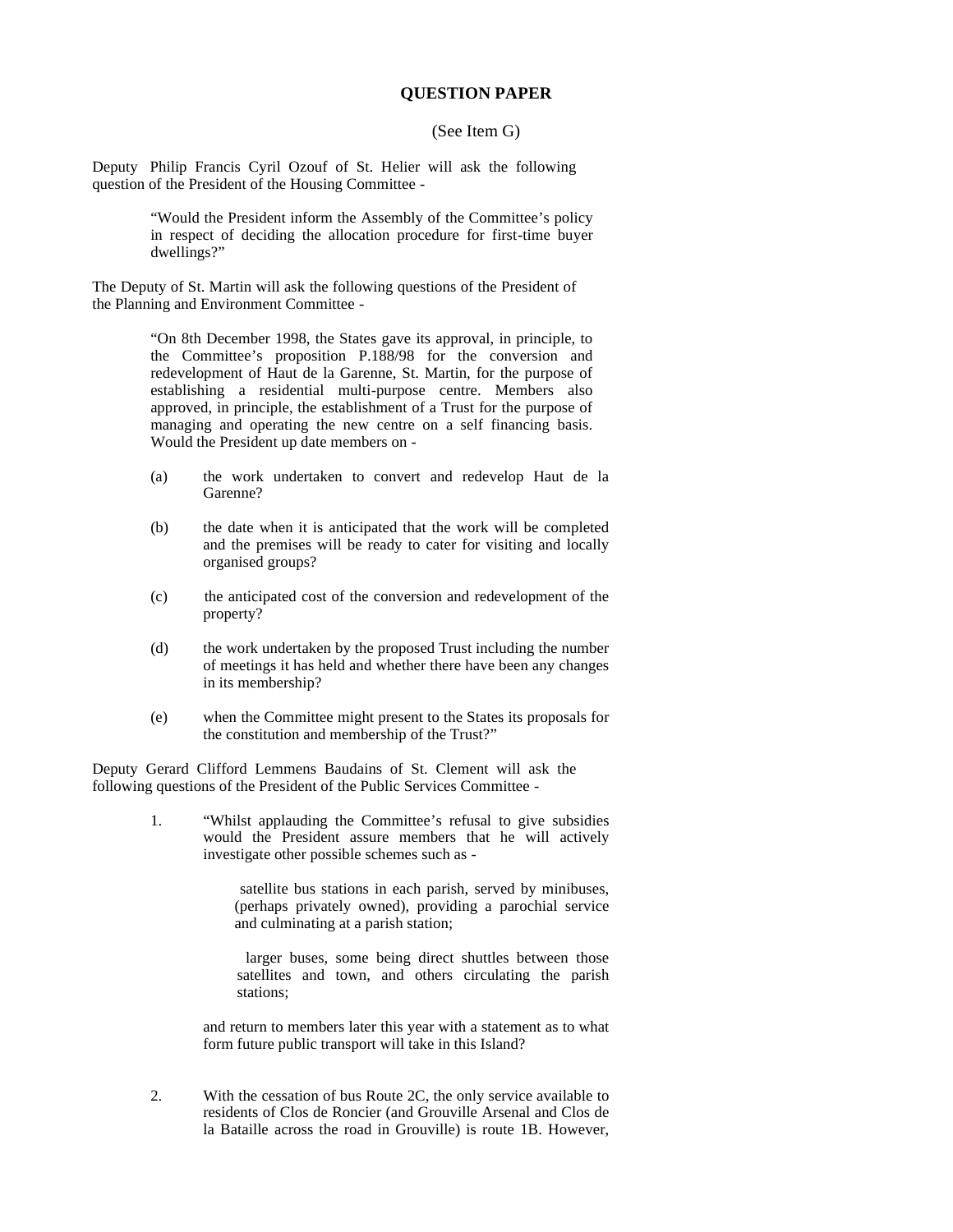the first 1B bus into town does not arrive at the Weighbridge until 10.25 a.m. because an earlier bus prior to the 10.00 a.m. from Gorey Pier is not possible because the vehicle concerned is on the school run. Would the President agree -

- (a) that this is unacceptable to residents of that area needing to travel by bus to St. Helier for work?
- (b) that the sale of Pioneer, eliminating a competitor to take over the route, has precipitated this situation?
- 3. Would the President confirm that between 18th September 2000 and 19th March 2001 the Committee met 14 times and that during that period (listing only the major absences), one member missed six full meetings and part of two, another member missed five and part of four meetings, a third member missed four meetings and part of another four, and a fourth member missed three meetings?
- 4. Would the President
	- (a) advise members on how many occasions in the last 18 months the bus problem has featured on the Committee's agendas?
	- (b) state why Public Transport Services only warranted one line of 10 words in the recent Public Services Report and confirm that this highlights the lack of priority the Committee has given to this important issue?
	- (c) state whether the low attendance at Committee meetings has delayed important policy matters such as the bus and taxi/cab issues bearing in mind that Committee members are allocated individual areas of responsibility?"

Deputy Gerard Clifford Lemmens Baudains of St. Clement will ask the following question of the President of the Policy and Resources Committee -

> "The President recently informed members that the working party on the Machinery of Government was leaning towards the Clothier recommendations. Would the President -

- (a) confirm that the tone of the meeting of States Members held at the RJA&HS premises to discuss the Clothier proposals was one of leaning towards a modification of our present system rather than the Clothier proposals?
- (b) advise when members will receive the paper outlining the position arrived at during that meeting, as we were promised?"

The Deputy of St. John will ask the following question of the President of the Industries Committee -

> "In 2000 the Committee made a loan of £25,000 towards the production of the film The Crooked Mile. Would the President give members details of to whom the money was paid and the pay back time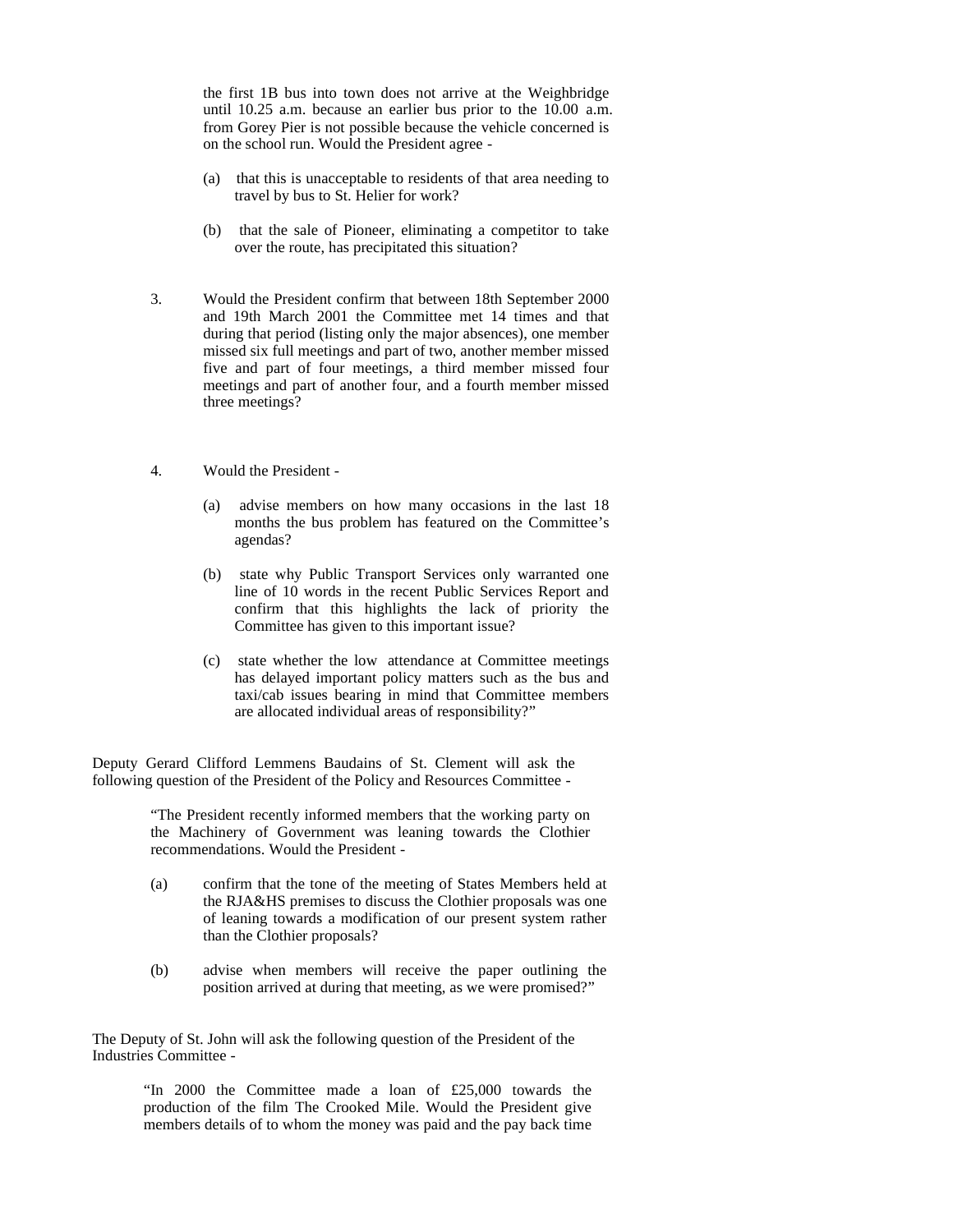of this loan and what security was given against this money. Would he also explain if it is the Industries Committee's policy to make loans and if so, was this agreed by the States when setting up the Committee."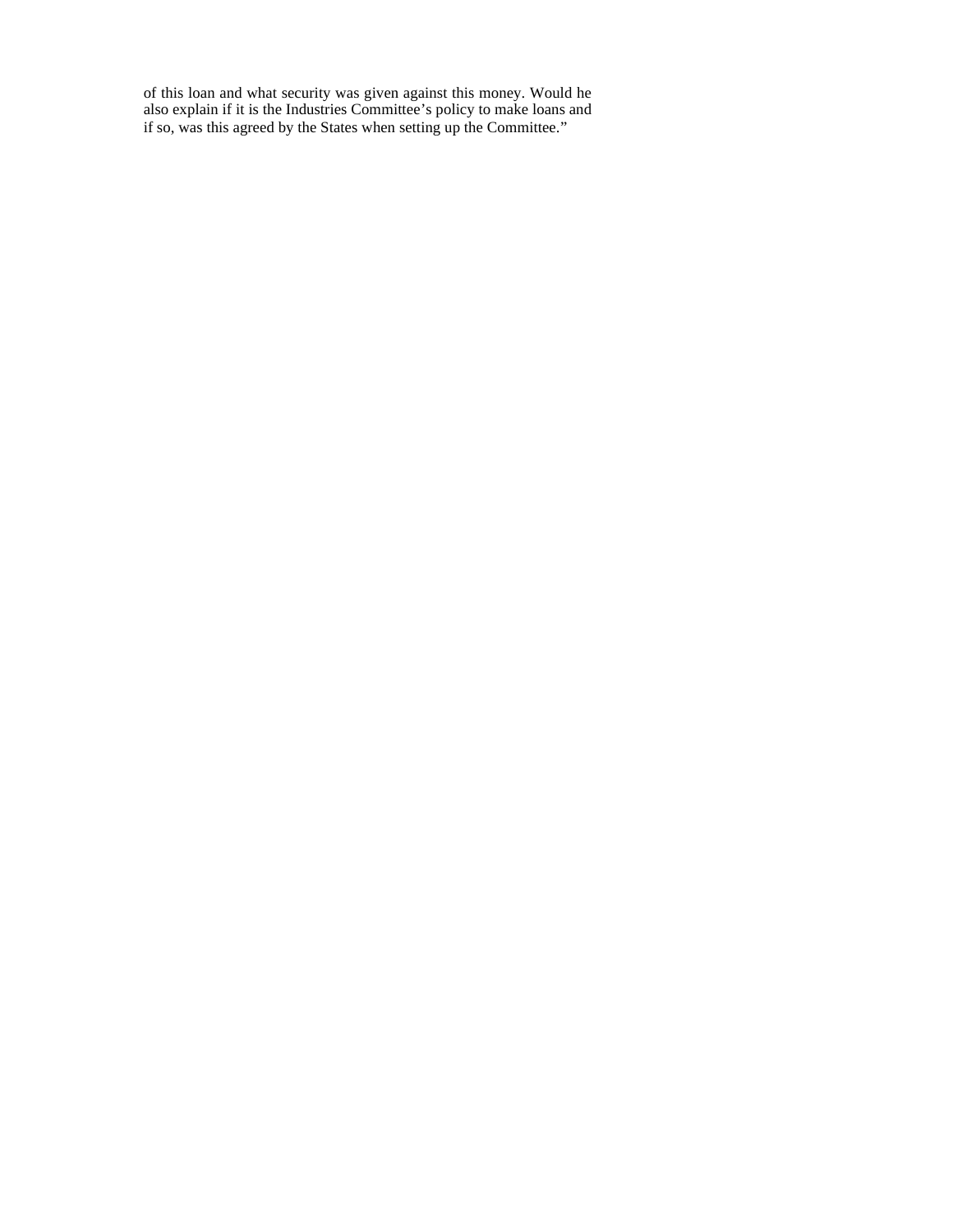# **DRAFT PLANNING AND BUILDING (JERSEY) LAW 200- (P.50/2001): FIFTH AMENDMENT** \_\_\_\_\_\_\_\_\_\_\_\_

PAGE 103, ARTICLE 52(4) -

 *Insert after sub-paragraph (a), the following sub-paragraph -*

"(b) where the building or place falls within the area of responsibility or concern of a Committee or a body or person created by statute, shall consult that Committee, body or person and shall take into account any representations made;"

 *Designate the subsequent sub-paragraph as (c).*

# AGRICULTURE AND FISHERIES COMMITTEE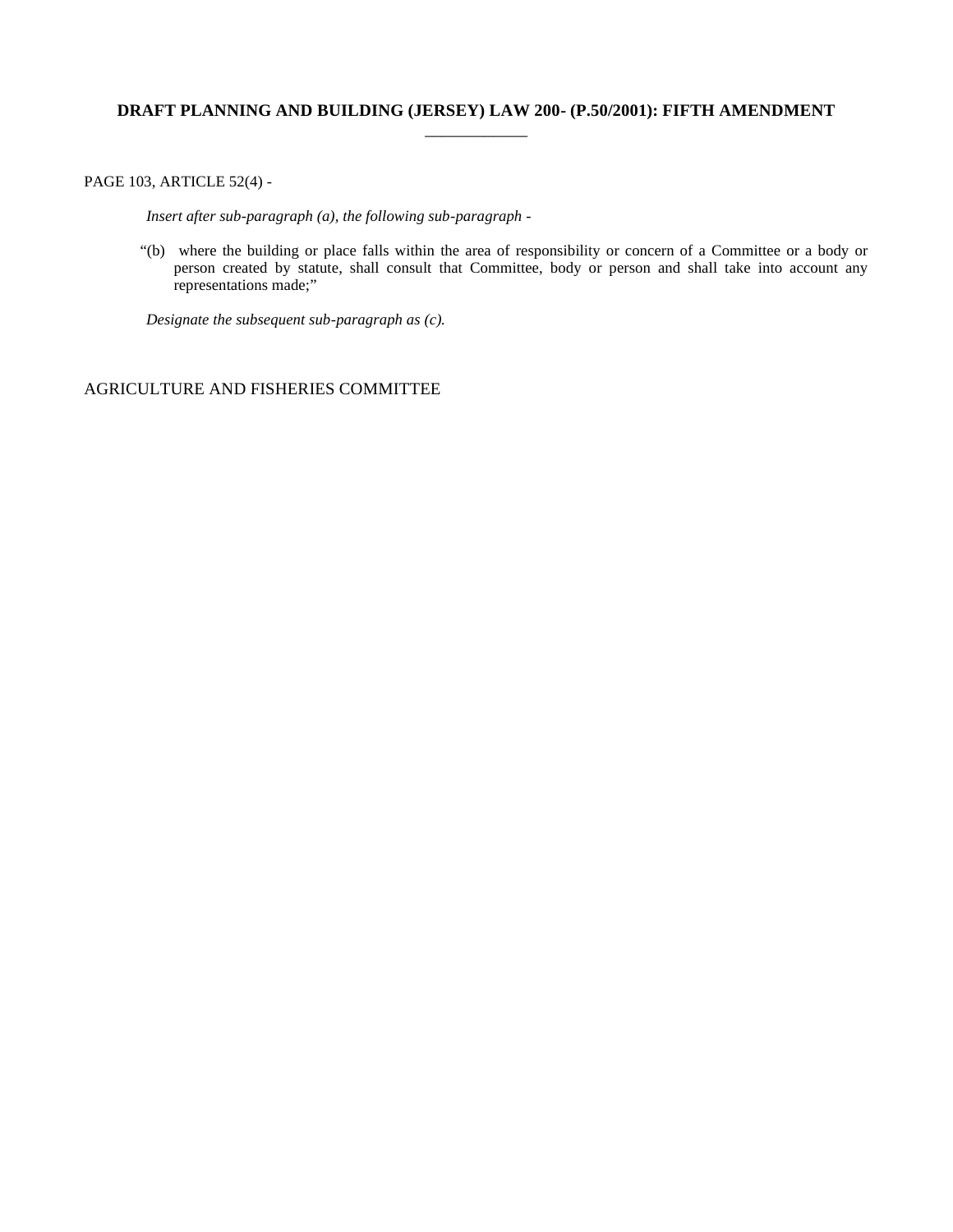## **Report**

The listing of a building or place can substantially limit its use, for example, a marine area.

The Committee therefore considers that before the Planning and Environment Committee lists a building or place it should consult any other Committee (or body or person created by statute) that has responsibility or concern for the building or place.

It should also have an obligation to take into account any representations it receives.

This proposed amendment has no implications for the financial or manpower resources of the States.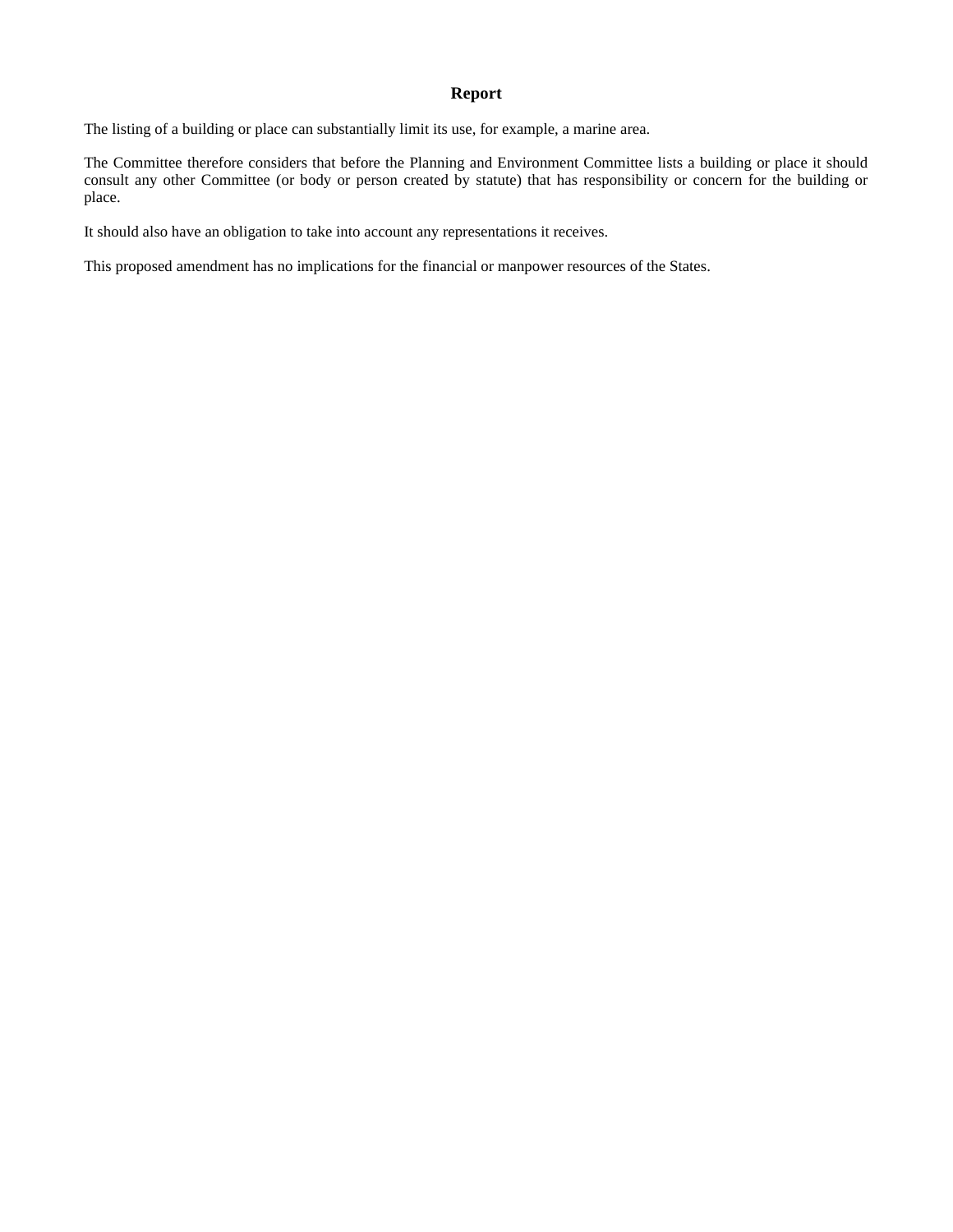## **JERSEY CONSUMER COUNCIL: APPOINTMENT OF CHAIRMAN (P.80/2000) - AMENDMENT**

\_\_\_\_\_\_\_\_\_\_\_\_

*For the words* "three years" *substitute the words* "one year".

INDUSTRIES COMMITTEE